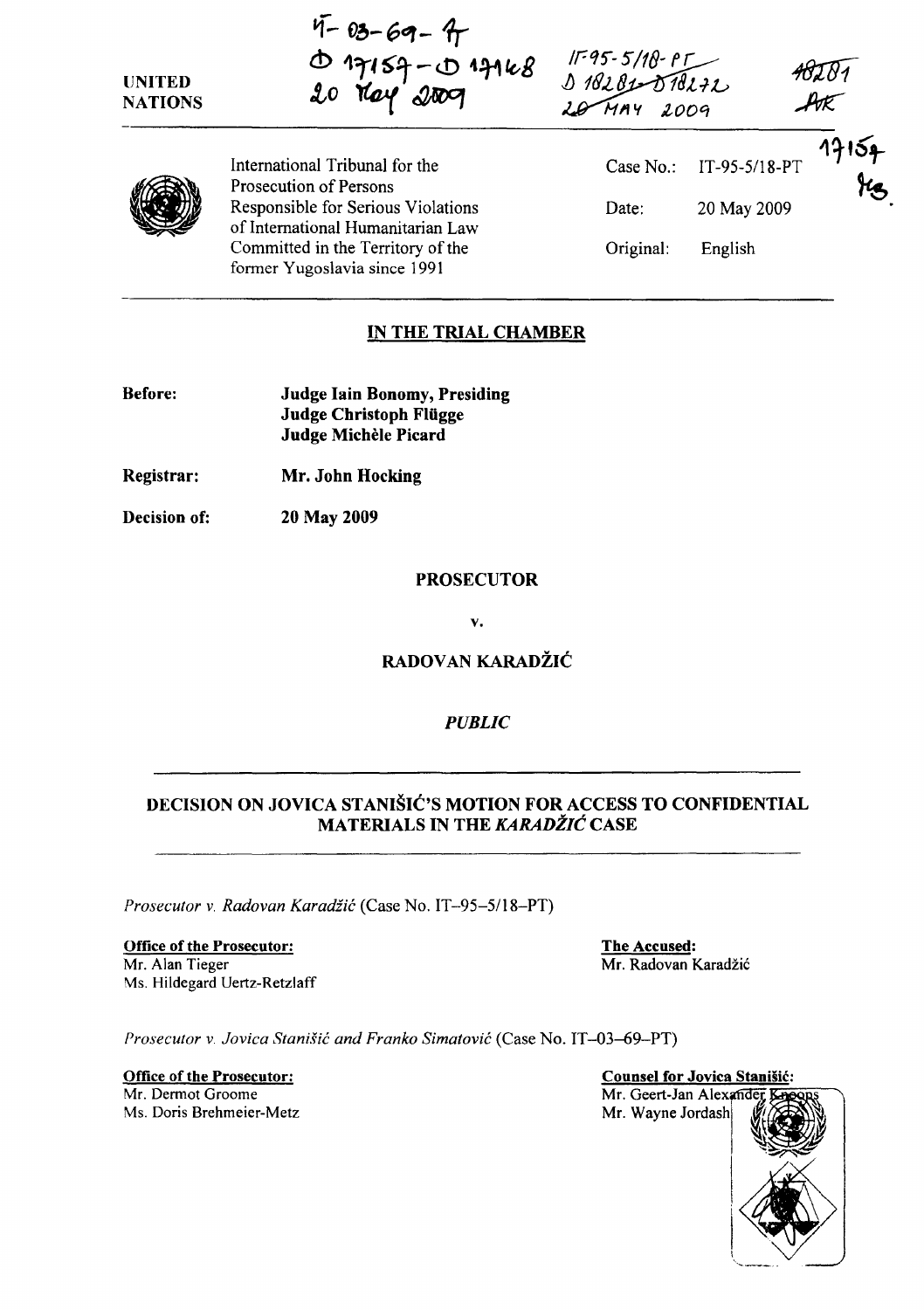$$
4 - 03 - 69 - 9
$$

# 18280 17156

**THIS TRIAL CHAMBER** of the International Tribunal for the Prosecution of Persons Responsible for Serious Violations of International Humanitarian Law Committed in the Territory of the former Yugoslavia since 1991 ("Tribunal") is seised of the "Defence for Stanišić: 'Motion for Access to Confidential Materials in the *Radovan* Karadžić Case"', filed on 17 April 2009 ("Motion"), and hereby renders its decision thereon.

#### **Submissions**

 $\mathbf{1}$ . In the Motion, the Defence for Jovica Stanišić ("Applicant") requests access to "all confidential materials - that is, closed session transcripts of testimony of Prosecution and Defence witnesses and Prosecution and Defence exhibits tendered under seal  $-$  adduced in the [Karadžić case].<sup>1</sup> The Applicant argues that there exists a "legitimate forensic purpose" for such access because there is a geographical and material overlap between the Karadžić case and the case of the Applicant. This is evidenced by the fact that, among other things, Radovan Karadžić ("Accused") has been indicted for various crimes through his participation in a joint criminal enterprise which lasted from October 1991 to November 1995, of which Jovica Stanišić was allegedly also a member. The Applicant also points to the fact that there are several overlapping counts in the indictments with respect to crimes that took place in Srebrenica/Trnovo, Bijeljina, Sanski Most, and Zvornik.<sup>2</sup>

2. In his "Response to Jovica Stanišić Access Motion", filed on 28 April 2009, the Accused does not oppose the Motion.<sup>3</sup> However, the Office of the Prosecutor ("Prosecution"), in the "Prosecution Response to the Request of Jovica Stanišić for Access to Confidential Materials in the Karadžić Case", filed on 1 May 2009 ("Response"), argues that the Motion is premature. The Prosecution agrees with the Applicant that there is "some temporal and geographic overlap that could justify some access to confidential materials" in the Karadžić case. However, it also notes that, as of yet, no material that falls within the Applicant's request has been entered into record as the trial has not yet commenced.<sup>4</sup> In case the Chamber is minded to grant the Applicant's Motion on an anticipatory basis, the Prosecution argues that access should be limited to those parts of the Karadžić case that materially overlap with the case of Jovica Stanišić, namely, materials relating to crimes and events alleged to have occurred in the municipalities of Bijeljina, Sanski Most, and Zvornik. As for the events relating to Srebrenica, the Prosecution acknowledges that the

 $<sup>1</sup>$  Motion, para. 1.</sup>

 $<sup>2</sup>$  Motion, paras. 9-12.</sup>

 $3$  Response to Jovica Stanišić Access Motion, 28 April 2009, para. 1.

<sup>4</sup> Response, paras. 1,4.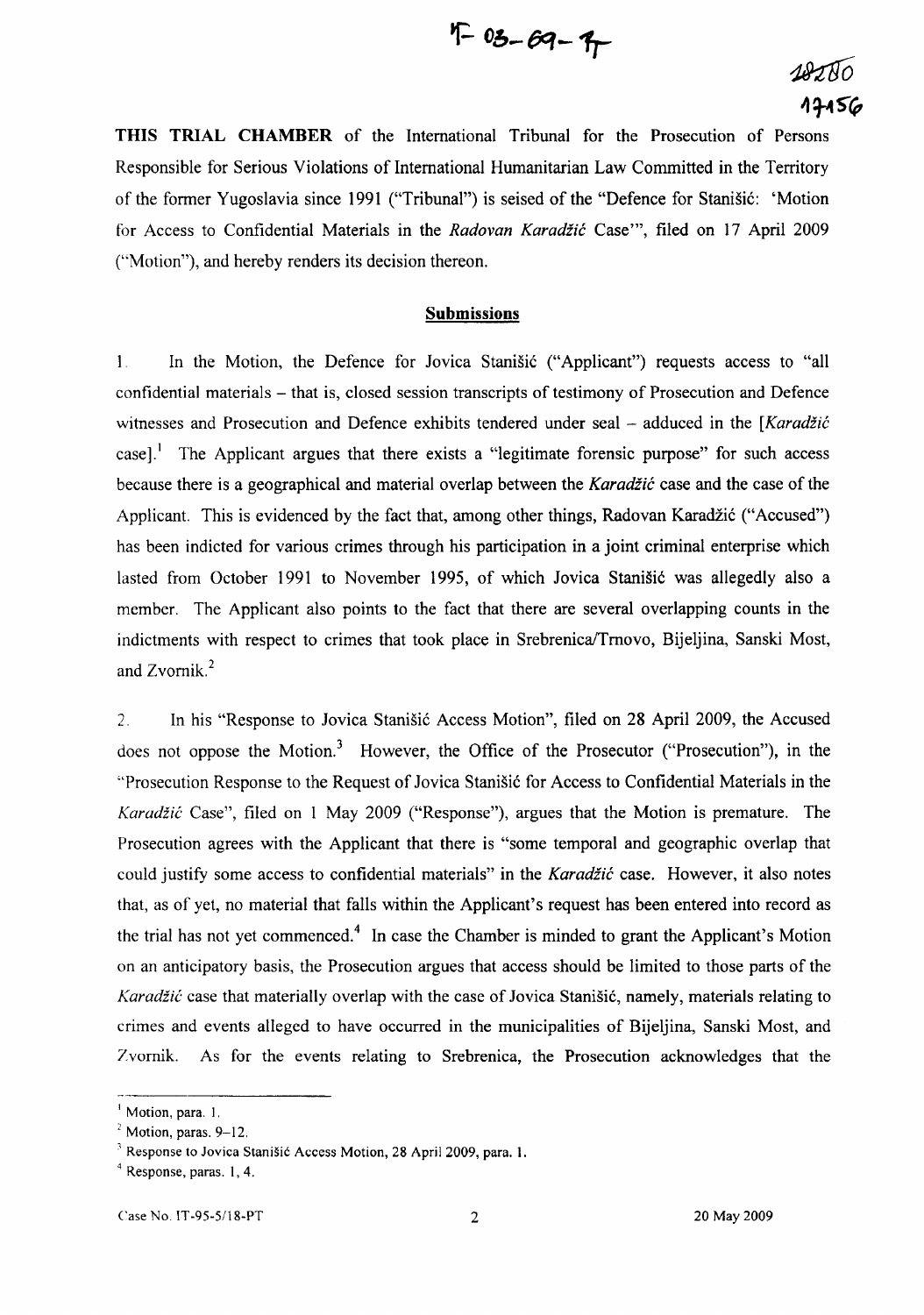

andictments overlap but in a footnote states simply that it "does not refer here to crimes alleged" connection with the takeover of the Srebrenica enclave".<sup>5</sup> This seems to mean that, even though there is an overlap, the Prosecution does not consider that it is material enough to justify access to confidential materials. The Prosecution also submits that the Applicant should not be granted access to materials dealing with the alleged campaign of shelling and sniping in Sarajevo and the allegations relating to the taking of United Nations personnel as hostages. Should an order for anticipatory access be made, the Prosecution requests an order to ensure the safety of witnesses and the security of sensitive information. The Prosecution also notes that it cannot definitively identify witnesses in common to the two cases before filing its witness list in the Karadžić case, which is not due until 18 May 2009. $6$ 

:l. On II May 2009, the Applicant filed a "Defence for Stanišić Request for Leave to Reply and Reply to the Prosecution Response to the Request of Jovica Stanišić for Access to Confidential Materials in the Karadžić Case" ("Reply"), in which he clarifies that the request for access is "general and ... could be granted on an ongoing basis for the duration of the trial proceedings." The Applicant also disputes the Prosecution's submission that only materials relating to Bijeljina, Sanski Most, and Zvornik municipalities should be disclosed and argues that, given the alleged connections between crimes in different locations, it is critical for him to have access to materials dealing with "related locations in Bosnia."<sup>8</sup> With respect to the hostage-taking allegation, the Applicant submits that the Prosecution's pre-trial brief in the case against Jovica Stanišić refers to him as having a "pivotal role" in relation to this event.<sup>9</sup>

#### **Applicable law**

4. The Chamber notes the well-established principle of the Tribunal that proceedings should be conducted in a public manner to the extent possible.<sup>10</sup> Further, the Chamber observes that, in general, "[ a] party is always entitled to seek material from any source to assist in the preparation of his case".<sup>11</sup> In exceptional circumstances, however, a Chamber may restrict the access of the

 $5$  Response, para. 5, footnote 10.

 $\frac{6}{9}$  Response, paras. 5–6.

 $<sup>7</sup>$  Reply, para. 3.</sup>

 $<sup>8</sup>$  Reply, para. 4.</sup>

 $<sup>9</sup>$  Reply, para. 5.</sup>

 $10$  Rule 78 provides, "All proceedings before a Trial Chamber, other than deliberations of the Chamber, shall be held in public, unless otherwise provided."

<sup>&</sup>lt;sup>11</sup> Prosecutor v. Blaškić, Case No. IT-95-14-A, Decision on Appellants Dario Kordić and Mario Čerkez's Request for Assistance of the Appeals Chamber in Gaining Access to Appellate Briefs and Non-Public Post Appeal Pleadings and Hearing Transcripts Filed in the *Prosecutor* v. Blaškić, 16 May 2002 ("Blaškić Decision"), para. 14; *Prosecutor*  v. Brđanin, Case No. IT-99-36-A, Decision on Mićo Stanišić's Motion for Access to All Confidential Materials in the Brđanin Case, 24 January 2007 ("Brđanin Decision"), para. 10.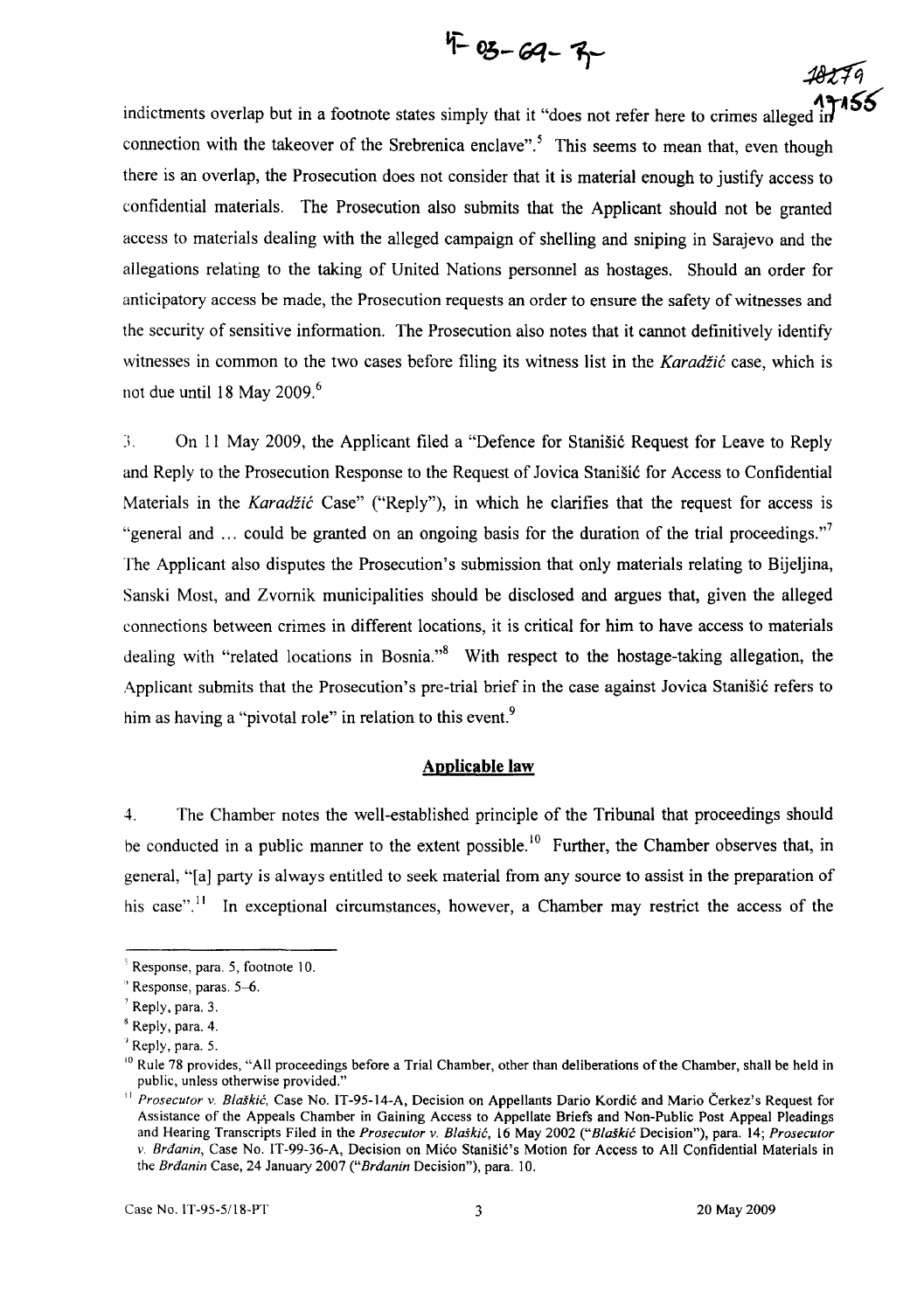$4 - 03 - 69 - 97$ 

public, as well as the access of a party, to certain material under the provisions of the Rules.<sup>12</sup> Sue confidential material can be categorised into three types: *inter partes, ex parte,* and subject to Rule 70.

5. In determining access to such material, the Tribunal must "find a balance between the right of a party to have access to material to prepare its case and the need to guarantee the protection of witnesses".<sup>13</sup> It is established that a party may obtain confidential material from another case to assist it in the preparation of its case, if (a) the material sought has been "identified or described by its general nature", and (b) a "legitimate forensic purpose" exists for such access.<sup>14</sup>

6. The first requirement is not a particularly onerous one. The Applicant correctlyasserts that the Appeals Chamber has held that requests for access to "all confidential material" can be sufficiently specific to meet the identification standard.<sup>15</sup>

 $7^{\circ}$ With respect to the second requirement, the standards for access differ for each category of confidential material. In respect of confidential *inter partes* material, a "legitimate forensic purpose" for disclosure in subsequent proceedings will be shown if the applicant can demonstrate that the material is relevant and essential. 16 The relevance of such material may be determined "by showing the existence of a nexus between the applicant's case and the original case from which the material is sought".<sup>17</sup> To establish a nexus, the applicant is required to demonstrate a "geographical, temporal or otherwise material overlap" between the two proceedings.<sup>18</sup> The essential nature of the material, in turn, means that the party seeking it must demonstrate "a good chance that access to this evidence will materially assist the applicant in preparing his case.<sup> $,19$ </sup> The

<sup>&</sup>lt;sup>2</sup> Prosecutor v. Đorđević, Case No. IT-05-87/1-PT, Decision on Vlastimir Đorđević's Motion for Access to All Material in *Prosecutor v. Limaj et al.,* Case No. IT-03-66, 6 February 2008 ("Đorđević Decision"), para. 6.

<sup>&</sup>lt;sup>33</sup> Prosecutor v. Hadžihasanović et al., Case No IT-01-47-AR73, Decision on Appeal From Refusal to Grant Access to Confidential Material in Another Case, 23 April 2002, p. 2.

<sup>&</sup>lt;sup>14</sup> Blaškić Decision, para. 14; *Prosecutor v. Blagojević and Jokić*, Case No. IT-02-60-A, Decision on Motions for Access to Confidential Material, 16 November 2005 ("First Blagojević *and* Jokić Decision"), para. II; *see also Prosecutor v.* Delić, Case No. IT-04-83-PT, Order on Defence Motions for Access to All Confidential Material in *Prosecutor* v, Blaškić and *Prosecutor* v. Kordić *and* Čerkez, 7 December 2005 ("Delić Order"), p. 6.

<sup>&</sup>lt;sup>15</sup> Brđanin Decision, para 11; Prosecutor v. Blagojević and Jokić, Case No. IT-02-60-A, Decision on Momčilo Perišić's Motion Seeking Access to Confidential Materials in the Blagojević *and* Jokić Case, 18 January 2006, para. *8; Prosecutor v,* Blaškić, Case No. IT-95-14-R, Decision on Defence Motion on behalf of Rasim Delić Seeking Access to All Confidential Material in the Blaškić Case, I June 2006, p.12.

<sup>16</sup>*See* Blaškić Decision, para. 14; First Blagojević *and* Jokić Decision, para. 11; *see also* Delić Order, p. 6; Đorđević Decision, para. 7,

<sup>&</sup>lt;sup>17</sup> Prosecutor v. *Limaj et al.*, Case No. IT-03-66-A, Decision on Haradinaj Motion for Access, Balaj Motion for Joinder, and Balaj Motion for Access to Materials in the *Limaj* case, 31 October 2006, para. 7; Đorđević Decision, para. 7.

<sup>&</sup>lt;sup>18</sup> See Blaškić Decision, para. 15; *Prosecutor v. Kordić and Čerkez*, Case No. IT-95-14/2-A, Decision on Motion by Hadžihasanović, Alagić and Kubura for Access to Confidential Supporting Material, Transcripts and Exhibits in the Kordić *and* Čerkez Case, 23 January 2003, p. 4; Đorđević Decision, para. 7.

<sup>&</sup>lt;sup>19</sup> First Blagojević and Jokić Decision, para. 11; *Đorđević* Decision, para. 7; Blaškić Decision, para. 14.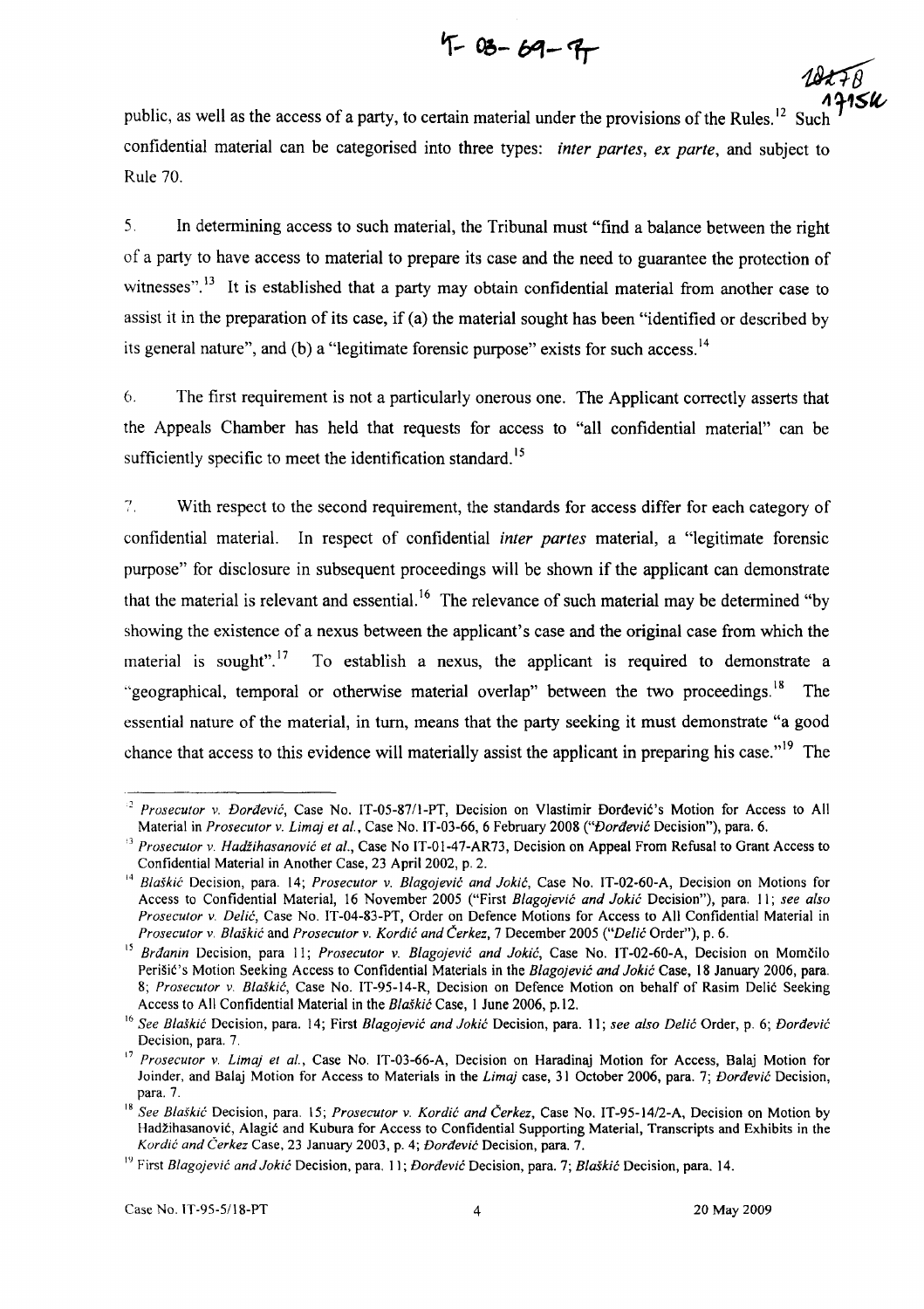$4 - 03 - 69 - 97$ 

standard does not require the applicant to go so far as to establish that the material sought woul likely be admissible evidence. $20$ 

8. Material may also be filed as *ex parte* and confidential because the opposing party is not supposed to be informed of the submission or afforded access to it. This is done for a specific purpose, such as where a submission pertains to the ill-health of an accused. Due to the "special considerations of confidentiality" relating to confidential *ex parte* material,<sup>21</sup> and the "protected" degree of trust" that the material will not be disclosed which is enjoyed by the party on whose behalf the *ex parte* status has been granted,<sup>22</sup> the Appeals Chamber has required an applicant to meet a higher standard in establishing a legitimate forensic purpose for its disclosure.<sup>23</sup>

9. Finally, material can be deemed confidential by virtue of the fact that it has been provided by a state or person subject to restrictions on its use pursuant to Rule  $70<sup>24</sup>$  In such cases, where an applicant has satisfied the legal standard for access to *inter partes* material, the entity that has provided the material must still be consulted before the material can be given to another accused before the Tribunal, and the material must remain confidential.<sup>25</sup> This is the case even where the Rule 70 provider(s) consented to the use of the material in one or more prior cases.<sup>26</sup>

# **Discussion**

#### A. Leave **to reply**

10. The Chamber has found the Applicant's Reply helpful in that it addresses the Prosecution's Response with respect to the possibility of access being granted on an ongoing basis. Indeed, it is the Reply that clarifies the Motion by explicitly stating the Applicant's desire to have ongoing

19277

 $^{20}$  Dorđević Decision, para. 7.

 $^{21}$  Brdanin Decision, para. 14.

*<sup>:&#</sup>x27;2 Prosecutor* v. *Bralo,* Case No. IT-95-17-A, Decision on Motions for Access to Ex Parte Portions of the Record on Appeal and for Disclosure of Mitigating Material, 30 August 2006 *("Bralo* Decision"), para. 17; *Prosecutor* v. Simić, Case No. IT-95-9-A, Decision on Defence Motion by Franko Simatović for Access to Transcripts, Exhibits, Documentary Evidence and Motions Filed by the Parties in the Simić *et al.* Case, 12 April 2005 ("Simić Decision"), p.4.

*<sup>&#</sup>x27;3 Prosecutor* v. *Krajišnik,* Case No. IT-00-39-A, Decision on Motion by Mićo Stanišić for Access to All Confidential Material in the *Krajišnik* Case, 21 February 2007 ("Second *Krajišnik* Decision") p. 5; Brđanin Decision, para. 14; *Bralo* Decision, para. 17; Simić Decision, p. 4.

<sup>&</sup>lt;sup>24</sup> Material produced pursuant to an order under Rule 54 *bis* may also require similar procedures before they can be disclosed to an accused in another case.

*<sup>&#</sup>x27;5 See Prosecutor* v. BlaškiĆ, Case No. IT-95-14-A, Decision on Prosecution's Preliminary Response and Motion for Clarification Regarding the Appeal Chamber's Decision Dated 4 December 2002 on Paško Ljubičić's Motion for Access to Confidential Material, Transcripts and Exhibits in the Blaškić Case, 8 March 2004, paras. 11-12; Đorđević Decision, para. 15; Delić Order, p. 6.

*<sup>26</sup> Prosecutor* v. Delić, Case No. IT-04-83-PT, Order on Jadranko Prlić's Motion for Access to All Confidential Material in Prosecutor v. Rasim Delić, 2 December 2005, p. 4.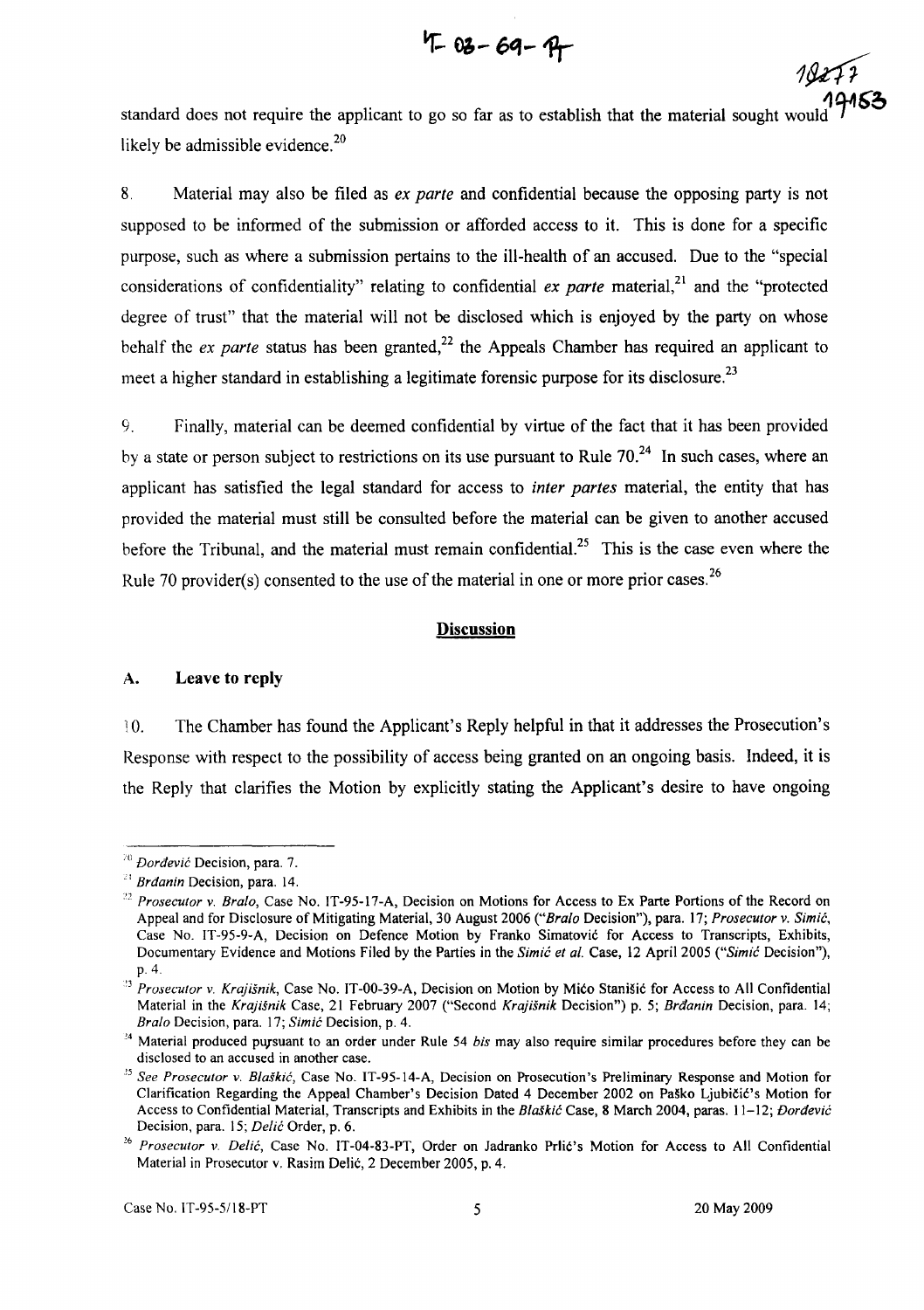$4 - 06 - 64 - 4$ 

 $18276$ 

access to confidential materials in the *Karadžić* case. In these circumstances, leave to reply is  $\mathbf{I}^{\text{max}}$ granted.

# B. Nature of access requested: prospective basis

ll. This Trial Chamber has already dealt with one "ongoing request" for access to confidential materials in the Karadžić case, namely that of the accused Momčilo Perišić.<sup>27</sup> As stated in that decision, it has been the preferred approach of Trial Chambers to limit access to materials to the date of the request (or decision upon that request). However, as a matter of judicial economy, and based upon the particular circumstances of both of the proceedings involved, including the fact that the case against Jovica Stanišić is about to commence, the Chamber considers that the Applicant's access to the material in the Karadžić case should be accomplished in as streamlined a manner as possible and that access on an ongoing basis is warranted.

12. The parties are always free to object to the Applicant's access to specific materials, if and when such issues arise in the case over particular material.

### C. Access to confidential *inter partes* material

13. Applying the legal standards for access to the present Motion, the Chamber finds that, in respect of the confidential *inter partes* material requested, there is a clear and material overlap between the two cases with respect to the events that took place in the municipalities of Bijeljina, Sanski Most, and Zvornik. Both Jovica Stanišić and the Accused are alleged to have been members of a joint criminal enterprise which lasted from 1991 until the second half of 1995, and which had as its objective the permanent removal of Bosnian Muslim and Bosnian Croat inhabitants from large areas of Bosnia and Herzegovina.<sup>28</sup> As a result of their participation in this joint criminal enterprise they have both been accused of crimes committed in Bijeljina, Sanski Most, and Zvornik. Accordingly, the materials in the Karadžić case relating to these municipalities will materially assist the Applicant in the preparation of his case.

14. The Chamber notes that it is unclear from the Prosecution's Response whether it is opposing the Applicant' s access to confidential materials relating to events in the Srebrenica municipality and the related killings in Trnovo village.<sup>29</sup> The Prosecution appears to be arguing that there is a certain overlap but that it is not significant enough to justify access to confidential

<sup>!7</sup> Decision on Momčilo Perišić's Motion for Access to Confidential Materials in the *Radovan* Karadžić Case, 14 October 2008.

<sup>&</sup>lt;sup>28</sup> Third Amended Indictment, para. 9. *See also Prosecutor v. Stanišić and Simatović*, Case No. IT-03-69-PT, Third Amended Indictment ("Stanišić Indictment"), para. 13.

*<sup>29</sup> See* Response, footnote 10.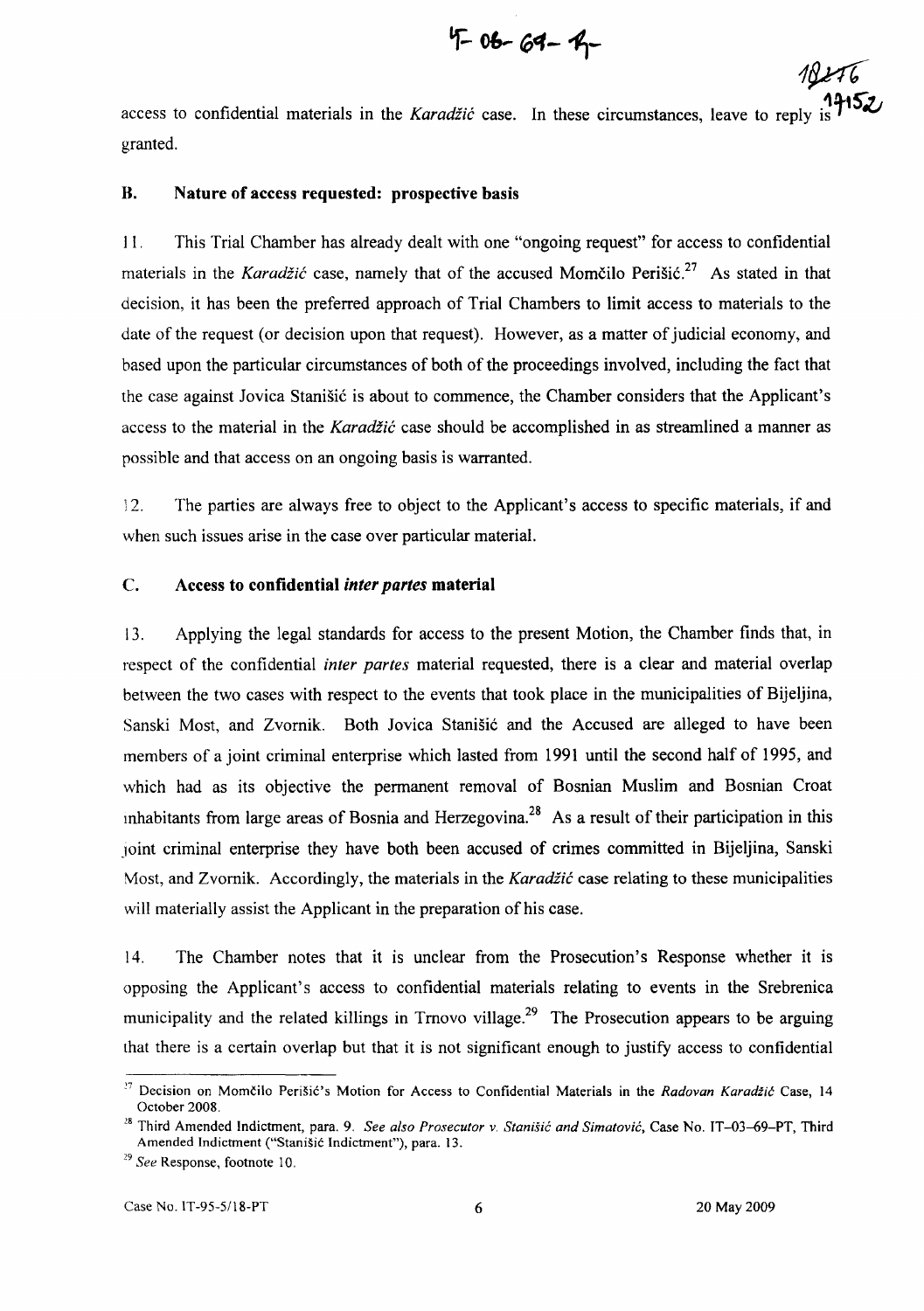$$
4 - 8 - 69 - 77
$$

 $28275$ 

materials dealing with these killings. However, the indictment against Jovica Stanišić ref explicitly to the Accused and his involvement in the Srebrenica-related events, including the killings in Trnovo village.<sup>30</sup> By the same token, the indictment against the Accused charges him for the killings of Srebrenica men in  $Trmovo.<sup>31</sup>$  Accordingly, the Chamber is of the view that materials in the Karadžić case relating to events in Srebrenica will materially assist the Applicant in the preparation of his case.

15. The Chamber recalls that the Prosecution opposes the Applicant's access to confidential materials dealing with the alleged hostage-taking of United Nations personnel. However, as noted by the Applicant, the Prosecution's pre-trial brief alleges that Jovica Stanišić was a close confidante of Slobodan Milošević, and, in support, refers to, *inter alia.* Stanišić's participation in the successful negotiation of the release of these hostages, and his close dealings with the Bosnian Serb leadership, including the Accused.<sup>32</sup> Accordingly, the Chamber considers that the confidential materials relating to the taking of the United Nations personnel as hostages will materially assist the Applicant in the preparation of his case.

16. As far as the alleged events in Sarajevo and other municipalities are concerned, the Chamber can see no significant overlap between the two cases.

### D. Access **to confidential** *ex parte* **material**

17. The Chamber notes that the Motion does not specifically refer to *ex parte* materials, nor is this issue addressed by the Prosecution. Accordingly, the Chamber will not make any findings with respect to the same.

# E. Access **to confidential Rule 70 Material**

18. The Chamber is minded of the fact that some of the confidential *inter partes* material might fall into the category of Rule 70 material, this being most probably the case in relation to the hostage-taking allegations. Thus, in respect of such material, if any, the Chamber will order that the Prosecution and/or the Accused seek the consent of the Rule 70 provider(s) before it can be disclosed to the Applicant.

<sup>&</sup>lt;sup>10</sup> Stanišić Indictment, paras. 58-61.

<sup>&</sup>lt;sup>11</sup> Third Amended Indictment, paras. 22-23, Schedule E.

<sup>&</sup>lt;sup>32</sup> Prosecutor v. Stanišić and Simatović, Case No. IT-03-69-PT, Pre-Trial Brief, para. 59.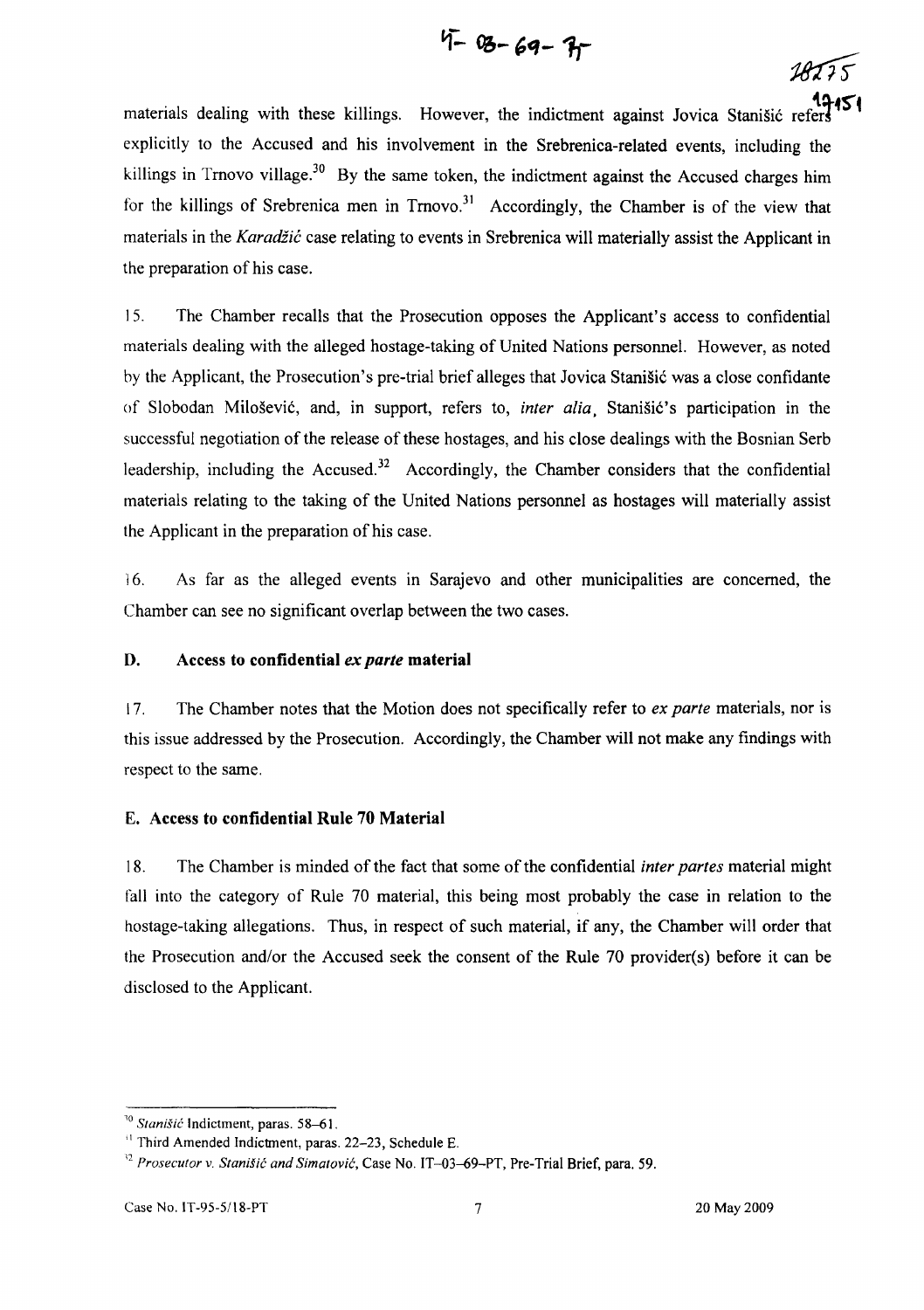$$
4 - 03 - 69 - 9
$$

#### **Disposition**

 $18274$ 

19. Accordingly, for all the reasons outlined above, the Trial Chamber, pursuant to Rules 54, 70, and 75 of the Rules of Procedure and Evidence of the Tribunal hereby **GRANTS** the Applicant's leave to Reply, **GRANTS** the Applicant's Motion, in part, and:

(a) **ORDERS** the parties, on an ongoing basis, to identify for the Registry the following *inter partes* material in the case of *Prosecutor* v. Karadžić, Case No. IT-95-51l8-PT, for disclosure to the Applicant:

- $(i)$  closed and private session testimony transcripts which are not subject to Rule 70 and which are produced in the pre-trial and trial proceedings in so far as they are concerned with the events in Bijeljina, Sanski Most, Zvornik, and Srebrenica, as well as the allegations of hostage-taking;
- (ii) confidential and under seal trial exhibits, which are not subject to Rule 70, and which are concerned with the events in Bijeljina, Sanski Most, Zvornik, and Srebrenica, as well as the allegations of hostage-taking.

(b) **ORDERS** the parties to determine, without delay and before disclosure, which of the material outlined in (a) above is subject to the provisions of Rule 70, and immediately thereafter to contact the providers of such material to seek their consent for its disclosure to the Applicant, and, where Rule 70 providers consent to such disclosure, to notify the Registry on a periodic basis of such consent.

(e) **REQUESTS** the Registry to withhold disclosure of any material subject to Rule 70 until such time as the parties inform the Registry that consent for disclosure has been obtained, even in respect of those providers who have consented to the use of the relevant material in a prior case. Where consent cannot be obtained from the provider(s) of any material subject to Rule 70, the material shall not be disclosed.

(d) **REQUESTS** the Registry to disclose to the Applicant: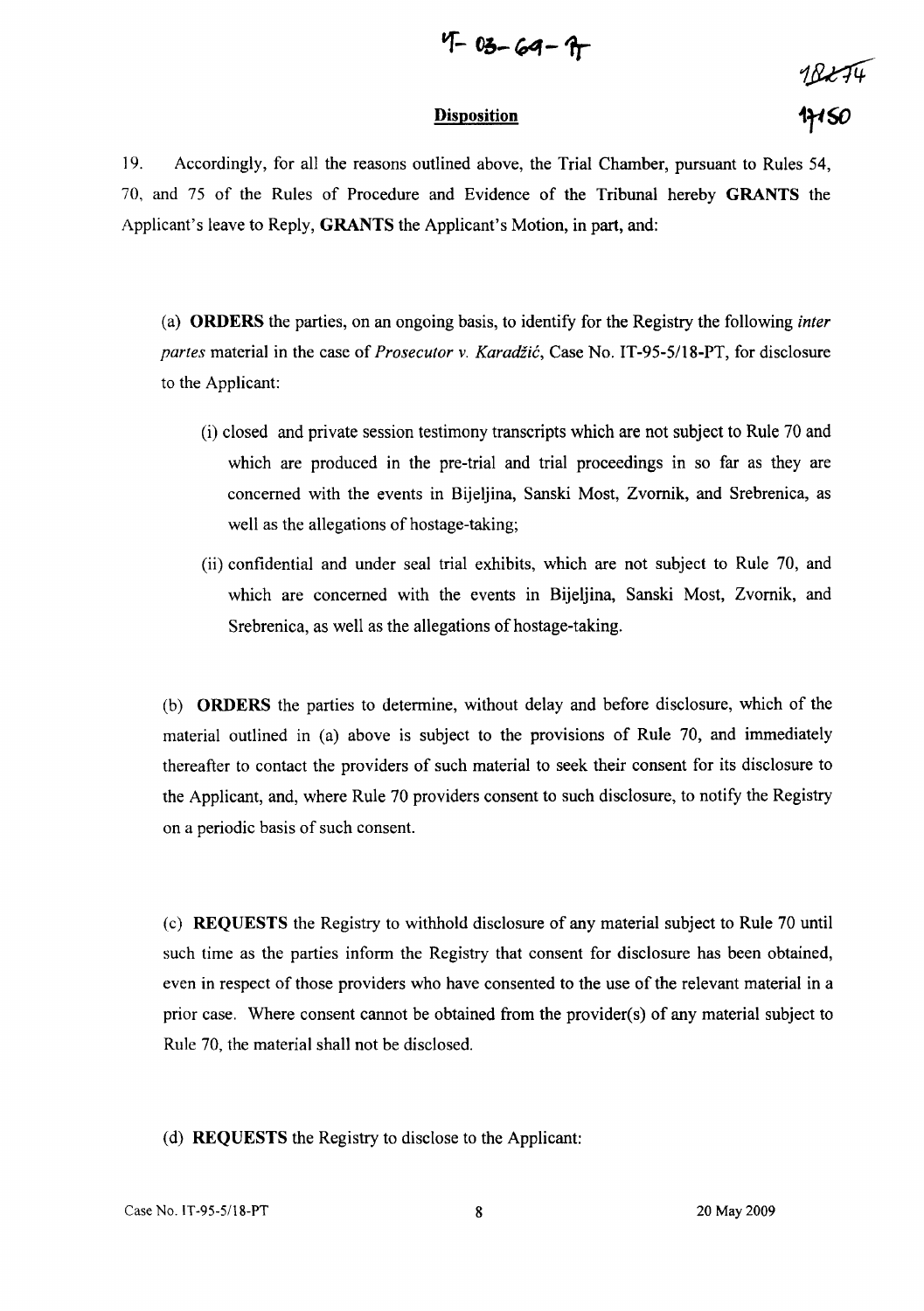$$
4 - 06 - 69 - 9 - 16
$$

**lf- Ob-** ~<f **- 11-** *)Jk13* 

- (i) the confidential and *inter partes* and non-Rule 70 material once it has identified by the parties in accordance with paragraph (a); and
- (ii) the Rule 70 material once the parties have identified such material and informed the Registry of the consent of the Rule 70 provider(s) in accordance with paragraphs (a), (b), and (c).

(e) **ORDERS** that no confidential and *ex parte* material from the case of *Prosecutor* v. Karadžić, Case No. IT-95-5/18-PT be disclosed to the Applicant.

(f) **ORDERS** that the Applicant, his Defence team, and any employees who have been instructed or authorised by the Applicant shall not disclose to the public, or to any third party, any confidential or non-public material disclosed from the Karadžić case, including witness identities, whereabouts, statements, or transcripts, except to the limited extent that such disclosure to members of the public is directly and specifically necessary for the preparation and presentation of the Applicant's case. If any confidential or non-public material is disclosed to the public where directly and specifically necessary, any person to whom disclosure is made shall be informed that he or she is forbidden to copy, reproduce, or publicise confidential or non-public information or to disclose it to any person, and that he or she must retum the material to the Applicant as soon as it is no longer needed for the preparation of the Applicant's case.

(g) For the purpose of this Decision, "the public" means and includes all persons, governments, organisations, entities, clients, associations, and groups, other than the Judges of the Tribunal, the staff of the Registry, the Prosecutor and his representatives, and the Applicant, his counsel, and any employees who have been instructed or authorised by the Applicant's counsel to have access to the confidential material. "The public" also includes, without limitation, families, friends, and associates of the Applicant; accused and defence counsel in other cases or proceedings before the Tribunal; the media; and journalists.

(f) **ORDERS** that nothing in this Decision shall affect the disclosure obligations of the Prosecution under Rules 66 and 68; and **RECALLS** that it is the responsibility of the